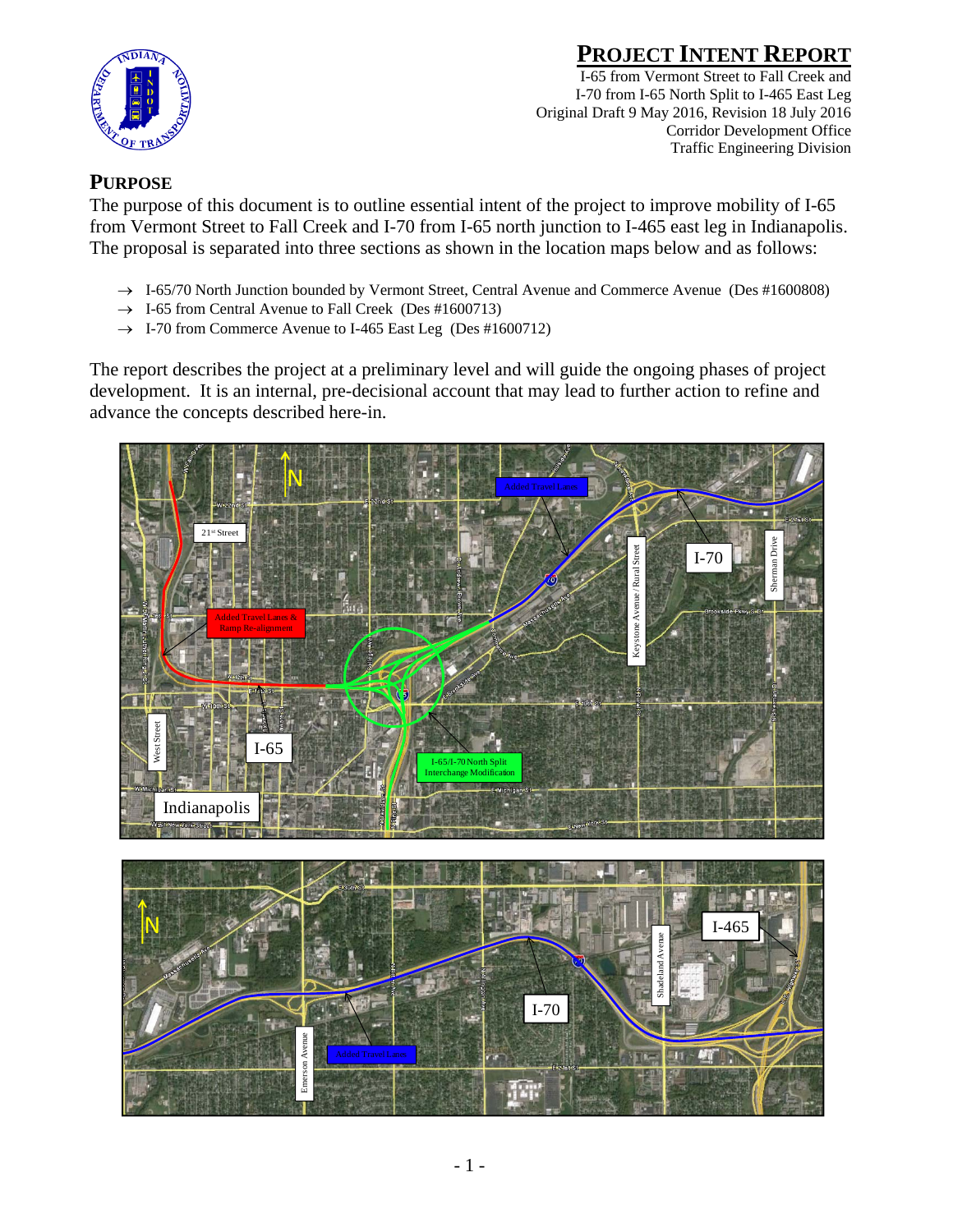

I-65 from Vermont Street to Fall Creek and I-70 from I-65 North Split to I-465 East Leg Original Draft 9 May 2016, Revision 18 July 2016 Corridor Development Office Traffic Engineering Division

#### **EXISTING CONDITIONS**

#### Cross Section

The following traveled-way cross section description will start at the south project limits of I-65 at Vermont Street and move north on I-65 to east on I-70; back west on I-70 to north on I-65, then south on I-65 to conclusion at I-65 and Vermont Street. The shoulders on these sections of I-65 and I-70 are variable with a range of 5' to 14' for the inside shoulder and 10' to 14' for the outside shoulder.

The existing cross section of I-65 at Vermont Street is 4 lanes northbound. Roughly 415' north of the I-65 northbound bridge over Michigan Street the cross section diverges with the left 2 lanes continuing to I-65N and the right 2 lanes going to I-70E. The cross section to I-70E expands to 3 lanes, at the bridge over St. Claire Street, where the Pine Street entrance ramp joins. That lane creates an auxiliary lane that exits at Keystone Avenue from I-70 eastbound. Just east of the I-65 north junction, I-70 eastbound consists of 4 basic travel lanes (2 from I-65S and 2 from I-65N/I-70E) plus the aforementioned auxiliary lane. Ramp entries to I-70 eastbound at Keystone Avenue/Rural Street and Emerson Avenue are merge condition. I-70 expands to 5 lanes at just after the bridge over Ritter Avenue with the right lane exiting 1.3 miles downstream at Shadeland Avenue. The 4 basic travel lanes split at the I-70 and I-465 divergence with 3 lanes going to I-70E and 2 lanes going to I-465. The 2 lanes to I-465 expand to 3 lanes with the entry of the ramp from Shadeland Avenue roughly 0.5 mile after the I-70 divergence.

The cross section of I-70 westbound is 3 lanes just prior to the 2 lane entry of I-465S. The right lane merges to produce a cross section of 4 basic travel lanes. The entrance of I-465N and Shadeland Avenue are a combined merge condition to maintain the 4 lane cross section west of the Shadeland Avenue interchange. Both the loop and diagonal entrance ramps to I-70 from Emerson Avenue are merge condition with only 1500' separation. The entrance ramp from northbound Rural Street to westbound I-70 creates an auxiliary lane to I-65N while the entrance ramp from southbound Keystone Avenue merges with I-70 westbound approximately 2100' downstream of the loop ramp entrance. This addition expands the cross section to 5 lanes on approach to the I-65 north junction. The right 2 lanes depart to I-65N while the left 3 lanes split 2 lanes and 2 lanes to I-65S/I-70W and the collector distributor serving downtown exits.

The cross section of I-65 northbound just west of the I-70 north junction is 4 lanes with the right lane exiting to Pennsylvania Street, Meridian Street and Illinois Street approximately 1500' west of I-70 north junction. The entrance ramp from those 3 streets creates and merges with I-65 northbound. There is a left exit to West Street starting in the vicinity of Meridian Street. The 3 basic travel lanes expand to 4 lanes with the entry of the ramp from West Street which creates an auxiliary lane that exits immediately at 21<sup>st</sup> Street. The 3 lane cross section then continues north.

The cross section of I-65 southbound is 3 lanes just north of  $21<sup>st</sup>$  Street. The entrance ramp from  $21<sup>st</sup>$ Street creates an auxiliary lane that exits 0.6 mile later at West Street. The 3 basic travel lanes continue and the West Street entrance ramp merges at the left. The Delaware Street entrance ramp joins at the right to form an auxiliary lane that splits to continue to the southbound collector distributor (C-D) road and I-65 southbound. The 4 lanes (3 basic travel lanes + Delaware Street auxiliary lane) diverge to 2 lanes going to I-70E and 2 lanes to I-65S. Around the curve to the south, the 2 lanes from I-70 westbound join the 2 lanes from I-65 southbound with the right lane merging to form 3 basic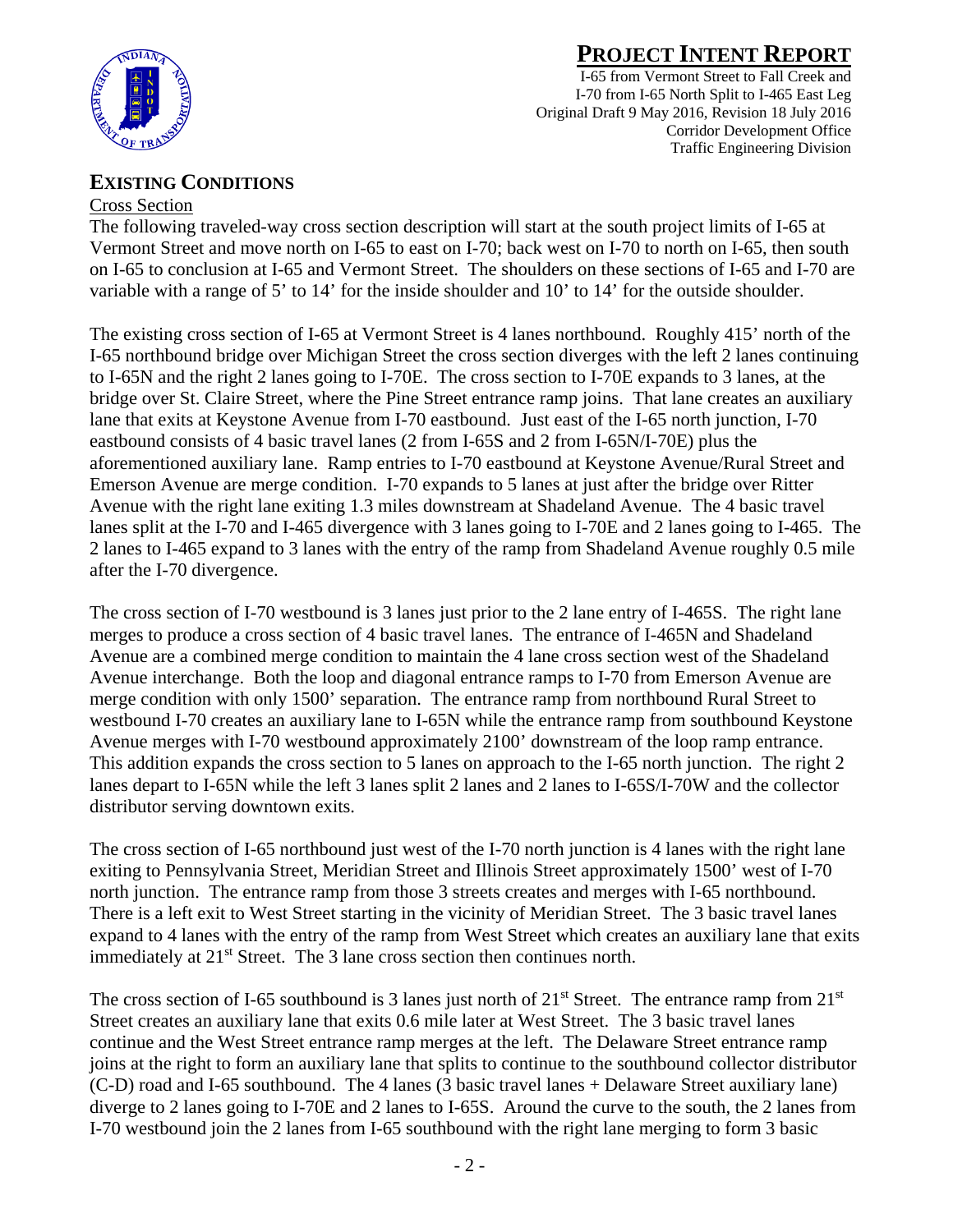

I-65 from Vermont Street to Fall Creek and I-70 from I-65 North Split to I-465 East Leg Original Draft 9 May 2016, Revision 18 July 2016 Corridor Development Office Traffic Engineering Division

travel lanes. The southbound mainline is barrier separated from the southbound 2 lane collector distributor road that serves exits to North Street, Michigan Street, Vermont Street and New York Street. There are intermittent stretches where the C-D is 3 lanes when a ramp enters and then exits.

#### Bridges

The INDOT Bridge Division and Greenfield District Bridge Asset Engineer are sources for existing bridge conditions and design associated with this mobility/expansion work.

**I-65:** There are 28 bridges on I-65 from Vermont Street to Fall Creek. The bridges with their structure and NBI numbers are listed in the table below along with the feature crossed.

| Route                         | <b>Intersection</b>                | <b>Structure</b>     | <b>NBI</b> |
|-------------------------------|------------------------------------|----------------------|------------|
| $I-65$ NB / SB / CD           | <b>Over Vermont Street</b>         | I65-112-5731A        | 36490      |
| $I-65$ NB                     | Over Michigan Street               | I65-112-5732A        | 36500      |
| $I-65$ SB                     | Over Michigan Street               | I65-112-5733A        | 36510      |
| $I-65$ NB                     | Over Ramp from Pine Street         | I65-112-5734A        | 36520      |
| I-65 NB / I-70 EB             | Over Saint Clair Street            | I65-112-5735A        | 36530      |
| I-65 SB / I-70 WB             | Over Saint Clair Street            | I65-112-5736A        | 36540      |
| I-65 NB / I-70 EB             | Over $10th$ Street                 | $(I65)I70-79-5737A$  | 42330      |
| $I-65$ SB                     | Over $10th$ Street                 | I65-113-5738B        | 36550      |
| I-70 WB $/CD$                 | Over $10th$ Street                 | I70-79-5739B         | 42340      |
| Ramp to I-70 EB               | Over I-65 NB                       | $(I70)I65-113-5741B$ | 42350      |
| $I-65$ NB                     | Over Proposed Ramp (I-165)*        | I65-113-5742B        | 36560      |
| I-65 SB to I-70 EB Ramp       | Over I-70 WB / Ramp to I-65        | I65-113-5743B        | 36570      |
| $I-65$ SB                     | Over I-70 WB / Ramp to I-65        | I65-113-5744B        | 36580      |
| $I-65$ NB                     | Over I-70 WB / Ramp to I-65        | I65-113-5747B        | 36590      |
| I-65 SB / I-70 EB Ramp        | Over College Avenue                | I65-113-5745A        | 36600      |
| I-65 Ramp to CD               | Over College Avenue                | I65-113-5746A        | 36610      |
| $I-65$ NB                     | Over College Avenue                | I65-113-5748A        | 36620      |
| I-70 WB Ramp to I-65 NB       | Over College Avenue                | I65-113-5749A        | 36630      |
| I-70 WB Ramp to I-65 NB       | Over Proposed Ramp (I-165)*        | I65-113-5750B        | 36640      |
| $I-65$                        | Over Central Avenue                | I65-114-5666A        | 36650      |
| $I-65$                        | Over 7 City Sts ("Monster Bridge") | I65-114-2419B        | 36660      |
| $I-65$ SB                     | Over I-65 NB to West St Ramp       | I65-114-5669A        | 36670      |
| I-65 NB to West St Ramp       | Over West St to I-65 NB Ramp       | I65-114-5670A        | 36680      |
| $I-65$ NB                     | Over West St to I-65 NB Ramp       | I65-114-5671A        | 36690      |
| $I-65$                        | Over 16th Street                   | I65-114-5673C        | 36700      |
| $I-65$                        | Over 21 <sup>st</sup> Street       | I65-115-5367B        | 36720      |
| $I-65$                        | Over Fall Creek & Parkway          | I65-115-5368B        | 36730      |
| I-65 SB Ramp to $21st$ Street | Over Fall Creek & Parkway          | I65-115-5368DRB      | 36740      |

\*Note: There was once a plan in the late 1970's for I-165 (I-69) to travel down the Binford Boulevard, Sutherland Ave, and Monon Trail corridors arriving at the north split downtown so bridges were built to accommodate that plan. Those bridges remain in place and do not span any active roadway. They have on occasion been used to enhance rehabilitative construction logistics.

**I-70:** There are 44 bridges on I-70 from I-65 north junction to I-465. The bridges with their structure and NBI numbers are listed in the table below along with the feature crossed and condition. All bridges on I-70 between I-65 north junction and Shadeland Avenue were widened or otherwise rehabilitated, most as part of the major pavement project on I-70, between 2003 and 2007.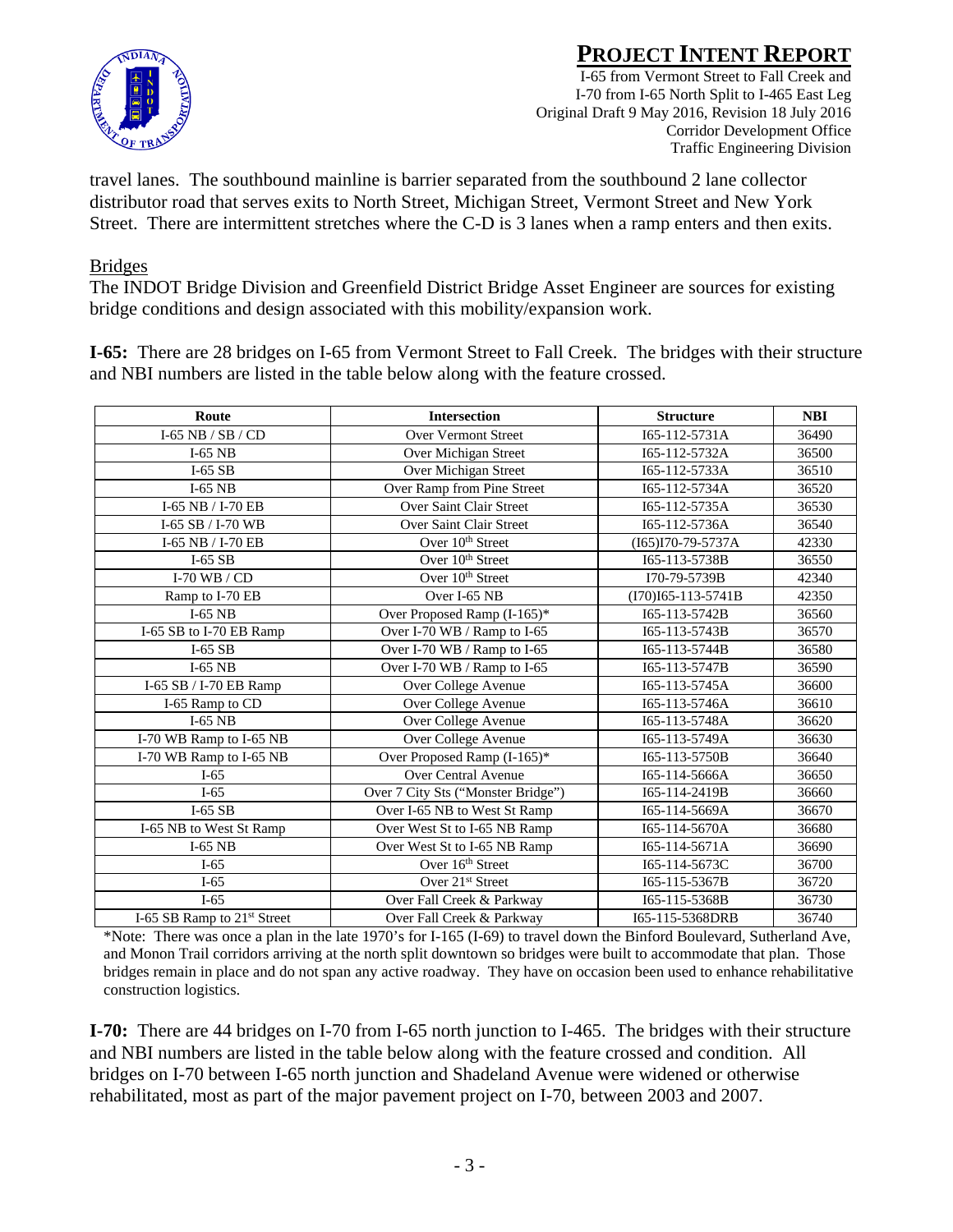

I-65 from Vermont Street to Fall Creek and I-70 from I-65 North Split to I-465 East Leg Original Draft 9 May 2016, Revision 18 July 2016 Corridor Development Office Traffic Engineering Division

| Route                    | <b>Intersection</b>            | <b>Structure</b>   | <b>NBI</b> |
|--------------------------|--------------------------------|--------------------|------------|
| <b>I-70 EB</b>           | Over Lewis Street              | I70-79-2432C       | 42345      |
| <b>I-70 WB</b>           | Over Proposed Ramp (I-165)*    | I70-79-5751D       | 42370      |
| <b>I-70 WB</b>           | Over Lewis Street              | I70-79-2434D       | 42380      |
| $I-70EB$                 | Over Commerce Avenue           | I70-80-5701C       | 42410      |
| $I-70$ WB                | Over Commerce Avenue           | I70-80-5701C       | 42420      |
| $I-70EB$                 | Over Valley Avenue             | I70-80-5702C       | 42430      |
| <b>I-70 WB</b>           | Over Valley Avenue             | I70-80-5702B       | 42440      |
| $I-70EB$                 | Over Roosevelt Avenue          | I70-81-5703C       | 42450      |
| I-70 WB                  | Over Roosevelt Avenue          | I70-81-5703JB      | 42460      |
| <b>I-70 EB</b>           | Over Bloyd Avenue & Conrail    | I70-81-2423C       | 42470      |
| I-70 WB                  | Over Bloyd Avenue & Conrail    | I70-81-2423JB      | 42480      |
| <b>I-70 EB</b>           | Over Rural Street              | I70-81-5704A       | 42490      |
| <b>I-70 WB</b>           | Over Rural Street              | I70-81-5704A       | 42500      |
| <b>I-70 EB</b>           | Over Dearborn Street           | I70-81-5705A       | 42510      |
| I-70 WB                  | Over Dearborn Street           | I70-81-5705JA      | 42520      |
| <b>I-70 EB</b>           | Over Roos. Ave, CSX, Mass. Ave | I70-81-2424B       | 42530      |
| <b>I-70 WB</b>           | Over Roos. Ave, CSX, Mass. Ave | I70-81-2424JB      | 42540      |
| <b>I-70 EB</b>           | Over Olney Street              | I70-81-5706A       | 42550      |
| I-70 WB                  | Over Olney Street              | I70-81-5706A       | 42560      |
| $I-70$                   | Over Sherman Drive & CSX RR    | I70-82-8773        | 76620      |
| <b>I-70 EB</b>           | Over Pogues Run                | I70-82-5707B       | 42590      |
| <b>I-70 WB</b>           | Over Pogues Run                | I70-82-5707JB      | 42600      |
| $I-70$                   | <b>Under Emerson Avenue</b>    | I70-82-5708B       | 42610      |
| <b>I-70 EB</b>           | Over Ritter Avenue             | I70-83-5709B       | 42620      |
| <b>I-70 WB</b>           | Over Ritter Avenue             | I70-83-5709B       | 42625      |
| I-70 EB                  | Over Arlington Avenue          | I70-84-5710B       | 42630      |
| $I-70$ WB                | Over Arlington Avenue          | I70-83-5709B       | 42640      |
| $I-70EB$                 | Over Conrail RR                | I70-84-2426B       | 42650      |
| $I-70$ WB                | <b>Over Conrail RR</b>         | I70-84-2426JB      | 42660      |
| <b>I-70 EB CD</b>        | Over Shadeland Ave & Access Rd | I70-85-5711CDE     | 42684      |
| I-70 EB                  | Over Shadeland Ave & Access Rd | I70-85-5711B       | 42670      |
| I-70 WB CD               | Over Shadeland Ave & Access Rd | I70-85-5711CDW     | 42665      |
| I-70 WB                  | Over Shadeland Ave & Access Rd | I70-85-5711JB      | 42680      |
| $I-70$ EB CD             | Over Pleasant Run              | I70-85-5712CDE     | 42704      |
| <b>I-70 EB</b>           | Over Pleasant Run              | I70-85-5712JB      | 42690      |
| I-70 WB CD               | Over Pleasant Run              | I70-85-5712CDW     | 42685      |
| $I-70$ WB                | Over Pleasant Run              | I70-85-5712B       | 42700      |
| I-465 SB to I-70 WB Ramp | Over WB CD                     | I70-85-7260        | 42705      |
| I-465 SB to I-70 EB Ramp | Over I-70 and WB CD            | (I70)I465-117-8279 | 42707      |
| I-465 SB                 | Over I-70                      | I465-117-5552C     | 50020      |
| I-465 NB                 | Over I-70                      | I465-117-5552JC    | 50010      |
| I-70 EB to I-465 NB Ramp | Over I-70                      | I465-117-8278      | 42710      |
| I-70 EB to I-465 NB Ramp | Over I-465                     | I465-117-8277      | 50000      |
| I-70 WB to I-465 SB Ramp | Over I-70                      | I70-86-6462C       | 42715      |

#### **Pavement**

Full account of the existing pavement condition and design associated with this mobility/expansion work will be determined by the INDOT Pavement Division and Greenfield District Pavement Asset Engineer. A pavement replacement project (Des #0400394 & 0401174) was completed in 2006 on I-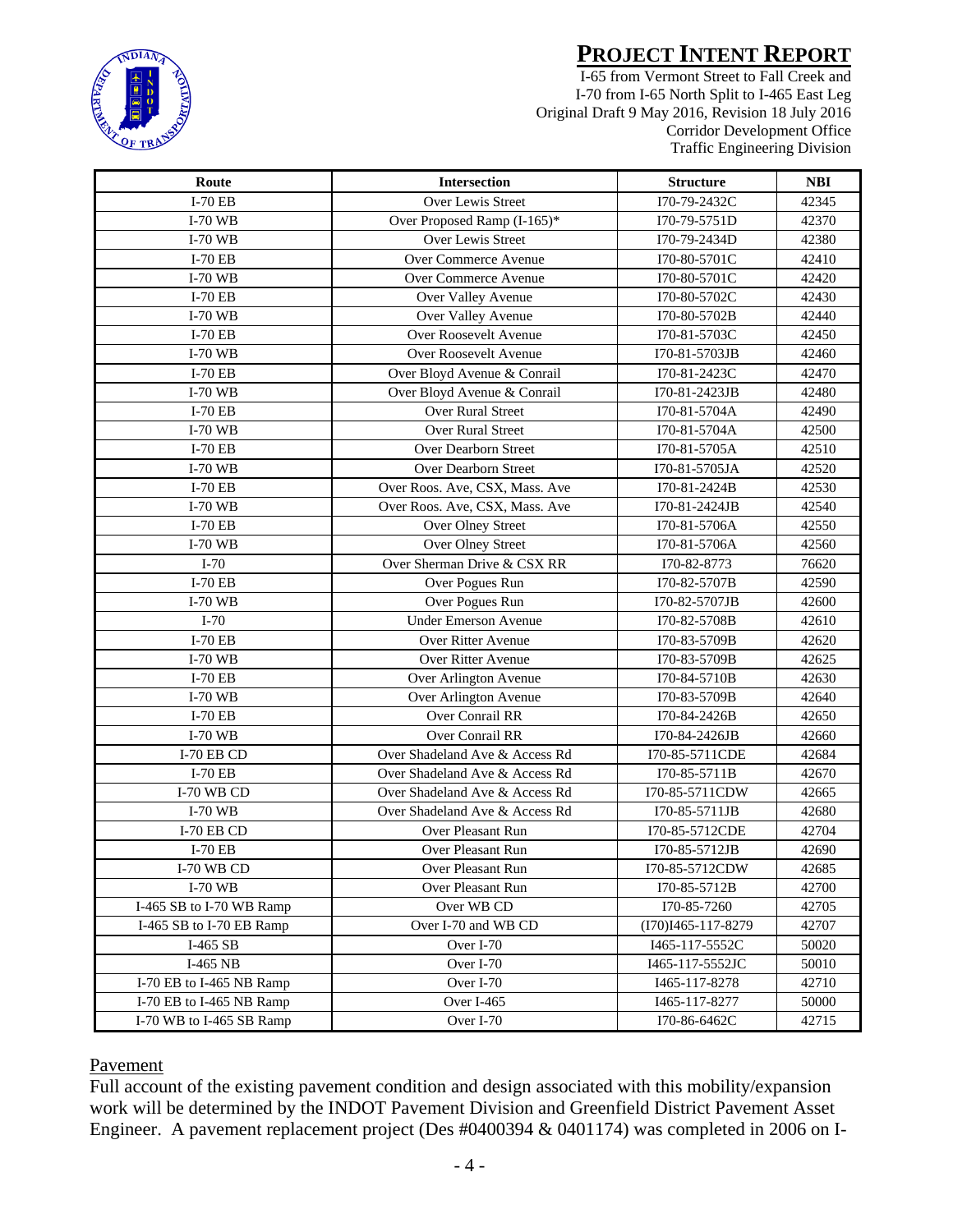

I-65 from Vermont Street to Fall Creek and I-70 from I-65 North Split to I-465 East Leg Original Draft 9 May 2016, Revision 18 July 2016 Corridor Development Office Traffic Engineering Division

70 from I-65 north junction to 0.17 mile east of I-465 on the east side. A concrete restoration project (listed above) is proposed for 2018 on I-70. Two pavement projects were completed in 2003 on I-65, an HMA overlay (Des #0300150) from West Street to Dr. Martin Luther King Jr. Street and concrete patching/rehab (Des #0065600) from Morris Street to I-70 north junction. An HMA overlay (Des #1500344) is scheduled for letting in the spring of 2016 for I-65 from I-70 north junction to Alabama Street.

### **RELATED PROJECTS**

The subject segments of I-65 and I-70 are the site of several related projects with designation numbers that are in various states of project development. Active and proposed projects moving from south to north and west to east are as follows with their accompanying project status.

- 1298263, I-65 over Vermont Street, New Bridge Steel Construction, Active, letting 9-2018, construction estimate \$3,755,277
- 1500165, I-65 over Vermont Street, New Bridge Construction, Active, letting 11-2017, construction estimate \$1,412,779
- 1298264, I-65 NBL over Michigan Street, Bridge Deck Overlay, Active, letting 11-2017, construction estimate \$1,006,735
- 1298265, I-65 SBL over Michigan Street, Bridge Deck Overlay, Active, letting 11-2017, construction estimate \$1,331,127
- 1298267, I-65 NBL over Ramp from Pine Street to I-65 NB, Bridge Deck Overlay, Active, letting 11-2017, construction estimate \$1,241,640
- 1298268, I-65 NBL over St. Clair Street, Bridge Deck Overlay, Active, letting 11-2017, construction estimate \$1,577,218
- 1298269, I-65 SBL over St. Clair Street, Bridge Deck Overlay, Active, letting 11-2017, construction estimate \$1,599,590
- 1298283, I-70 EBL and I-65 NBL over East  $10^{th}$  Street, Bridge Deck Replacement, Active, letting 11-2017, construction estimate \$2,153,294
- 1298270, I-65 NBL ramp over proposed ramp, Bridge Deck Overlay, Active, letting 11-2017, construction estimate \$838,946
- 1298271, I-65 ramp to I-70 EBL over I-70 WB and CD, Bridge Deck Overlay, Active, letting 11-2017, construction estimate \$1,118,594
- 1298272, I-65 SBL over I-70 WBL and I-65 ramp, Bridge Deck Overlay, Active, letting 11-2017, construction estimate \$917,247
- 1298273, I-65 NBL over I-70 WBL and ramp, Bridge Deck Overlay, Active, letting 11-2017, construction estimate \$917,247
- 1296590, I-65 ramp to I-70 EBL over I-70 WB and CD, Bridge Deck Overlay, Active, construction estimate \$708,591
- 1296580, I-65 over College Avenue, Bridge Deck Overlay, Active, letting 11-2017, construction estimate \$887,525
- 1296648, I-65 NBL over College Avenue, Bridge Deck Reconstruction, Active, letting 11-2017, construction estimate \$1,142,519
- 1298276, I-65 SBL & I-70 EBL over College Avenue, Replace Superstructure, Active, letting 11-2017, construction estimate \$1,394,087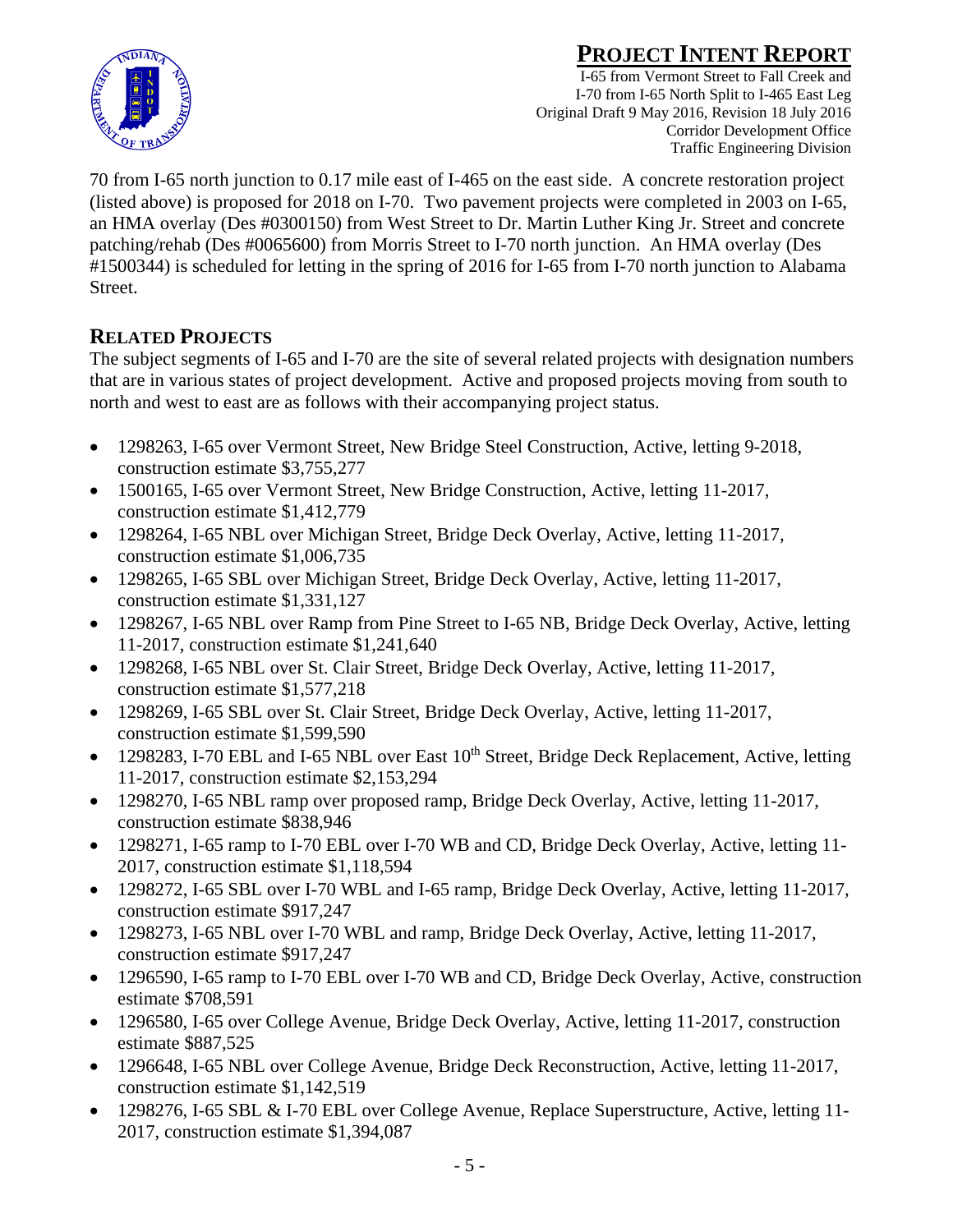

I-65 from Vermont Street to Fall Creek and I-70 from I-65 North Split to I-465 East Leg Original Draft 9 May 2016, Revision 18 July 2016 Corridor Development Office Traffic Engineering Division

- 1298277, I-65 SBL to CD over College Avenue, Replace Superstructure, Active, letting 11-2017, construction estimate \$724,925
- 1298278, I-65 over Central Avenue, Bridge Deck Overlay, Active, letting 11-2017, construction estimate \$1,845,680
- 0900324, I-65 over 7 Streets, Bridge Deck Patching, Active, letting 5-2016, construction estimate \$3,841,196
- 1298279, I-65 NBL ramp to West Street over West Street to I-65 NBL ramp, Bridge Deck Overlay, Active, letting 11-2017, construction estimate \$1,395,849
- 1298280, I-65 SBL over ramp to and from West Street, Bridge Deck Overlay, Active, letting 11- 2017, construction estimate \$1,062,665
- 1298281, I-65 NBL over ramp from West Street to I-65 NB, Bridge Deck Overlay, Active, letting 11-2017, construction estimate \$1,185,710
- 1592545, I-70 from I-65 N Jct. to 1.38 miles east of I-465 E Leg (Post Road), Concrete Pavement Restoration, Proposed, letting 2018, construction estimate \$3,764,275
- 1298284, I-70 at north split 0.47 mile east of I-65 (I-70 ramp over I-65 NBL), Bridge Deck Overlay, Active, letting 11-2017, construction estimate \$1,440,516
- 1298285, I-70 at north split 0.32 mile east of I-65 (I-70 ramp over proposed ramp), Bridge Deck Overlay, Active, letting 11-2017, construction estimate \$1,697,353
- 1296927, I-70 WB 0.25 mile east of I-65 N Jct. over Lewis Street and Monon Trail, Bridge Deck Overlay, Active, letting 11-2017, construction estimate \$2,793,492
- 1592305, I-70 EB 0.25 mile east of I-65 N Jct. over Lewis Street and Monon Trail, Bridge Replacement, Active, letting 11-2017, construction estimate \$5,574,753
- 1500785, I-70 EB C-D over Shadeland Avenue 0.57 mile west of I-465, Bridge Painting, Active, letting 8-2017, construction estimate \$339,372

## **OPERATIONAL DEFICIENCIES OBSERVED**

Capacity and congestion are severe issues on this section of I-65 and I-70. Westbound I-70 experiences daily congestion and reduction of travel speed during the AM peak. There are multiple bottleneck locations along the highway segment from I-65 north junction to I-465 east leg. On entry the westbound flow at the east end experiences a bottleneck at the entry of the I-465 ramps and Shadeland Avenue ramps. The cross section at this point consists of 3 lanes from I-70 westbound and 1 lane from I-465 southbound merged down from 2 lanes at the merge with I-70 while the Shadeland Avenue and I-465 northbound to I-70 westbound ramps both merges. The problem arises with the fact that there is a very high volume coming from I-465 southbound that is forced to merge down and then move left quickly to make way for the next 2 ramps that enter in short succession. This configuration culminates in degradation of mainline performance with decreased speed.

As traffic moves to the west, there is a bottleneck, although less significant than the aforementioned one to the east, at Emerson Avenue with the 2 ramps entering westbound flow at the interchange. The entering traffic is not a significantly high volume, but the mainline is near or at capacity so any entering volume trying to merge with the mainline causes turbulence and impediment of flow.

The Keystone Avenue / Rural Street interchange creates a lane westbound with the loop ramp continuing as an auxiliary lane while the diagonal ramp merges. The relatively high volume of traffic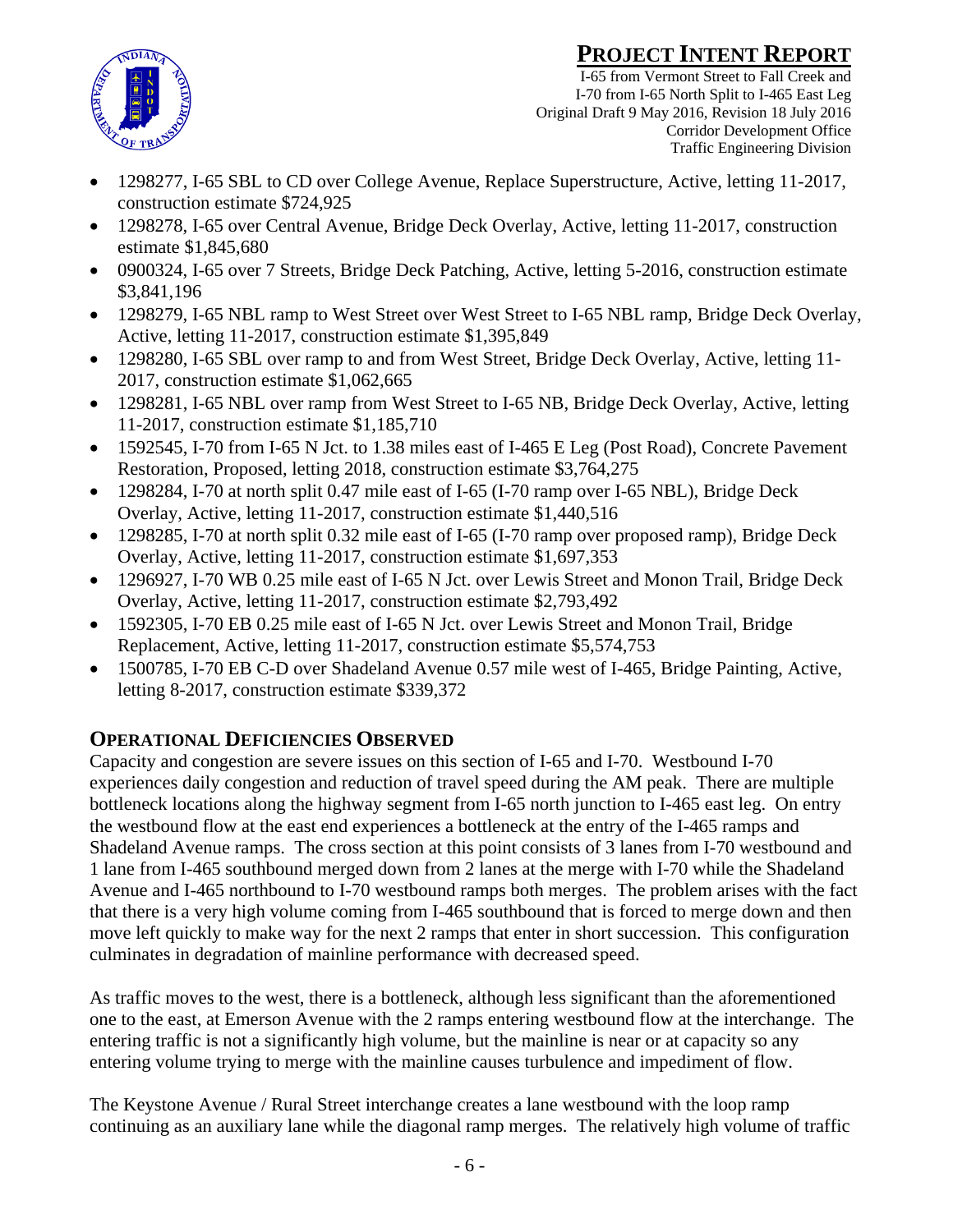

I-65 from Vermont Street to Fall Creek and I-70 from I-65 North Split to I-465 East Leg Original Draft 9 May 2016, Revision 18 July 2016 Corridor Development Office Traffic Engineering Division

entering at the diagonal ramp with many trying to cross mainline traffic to access I-65 south or the downtown collector distributor causes breakdown in flow and reduced speed at Keystone Avenue / Rural Street. The degradation of service at this location often does not get the chance to resolve due to the bottleneck at the junction of I-70 westbound and I-65 northbound. Queuing from this location often backs up to Keystone Avenue / Rural Street. A large proportion of the traffic arriving at the junction, from I-65 and I-70, wishes to access the Pennsylvania Street, Meridian Street and Illinois Street exit complex at the right or the West Street exit on the left. The major junction of 2 interstate highways combined with the very close proximity of two exits results in extreme turbulence within the weaving area. Additionally, the right lane of the I-70 westbound 2 lane ramp exits at the Pennsylvania/Meridian/Illinois Street exit complex on the right which introduces further complication to the situation. The left exit ramp for West Street also causes turbulence due to lane changes on northbound I-65.

During the PM peak, southbound I-65, west of the north split, and eastbound I-70 experience daily congestion and reduced travel speed. The eastbound/southbound entrance ramp from West Street is a left hand entrance ramp and is therefore joining southbound I-65 in the high speed lane. This causes a bottleneck but the larger issue is the right side eastbound/southbound entrance ramp from 11th/Delaware Street being located just 1500' upstream of the exit to the southbound collectordistributor ramp and 1850' upstream of the major divergence of I-70 eastbound and I-65 southbound. The close proximity of these ramps and the downstream divergence with 3 entry points and 3 downstream choices causes weaving that results in complete breakdown of operations at times.

To the east on I-70, the eastbound flow is bottlenecked at the Keystone Avenue/Rural Street interchange due to the exit of the right lane to the loop ramp. Although recent improvements in advanced signing have improved the situation, there is still an overcrowding of vehicles in the 4 lanes that continue, from the 5 lanes that preceded the interchange. Furthermore, the right lane experiences lower utilization due to the merging of the eastbound entrance ramp from Keystone Avenue / Rural Street.

At the Emerson Avenue interchange the 2 eastbound entrance ramps (loop and diagonal) both merge shortly before the bridge over Ritter Avenue. After the bridge the cross section eastbound increases to 5 lanes. These features produce a bottleneck that causes turbulence and sometimes queuing during the PM peak as motorists (especially trucks) attempt to position themselves whilst observing the first of 2 diagrammatic signs for I-465 and Shadeland Ave.

At I-465 and Shadeland Ave, the eastbound collector distributor lanes experience congestion as 2 lanes currently exist inside of Shadeland Ave and 3 lanes are now needed. This is compounded by a weaving maneuver (2-sided) necessary for traffic from Shadeland Ave (a dual-lane loop ramp) destined for eastbound I-70 as it is forced to cross two lanes of eastbound I-70 to I-465 traffic (currently 4400 vph in the PM peak).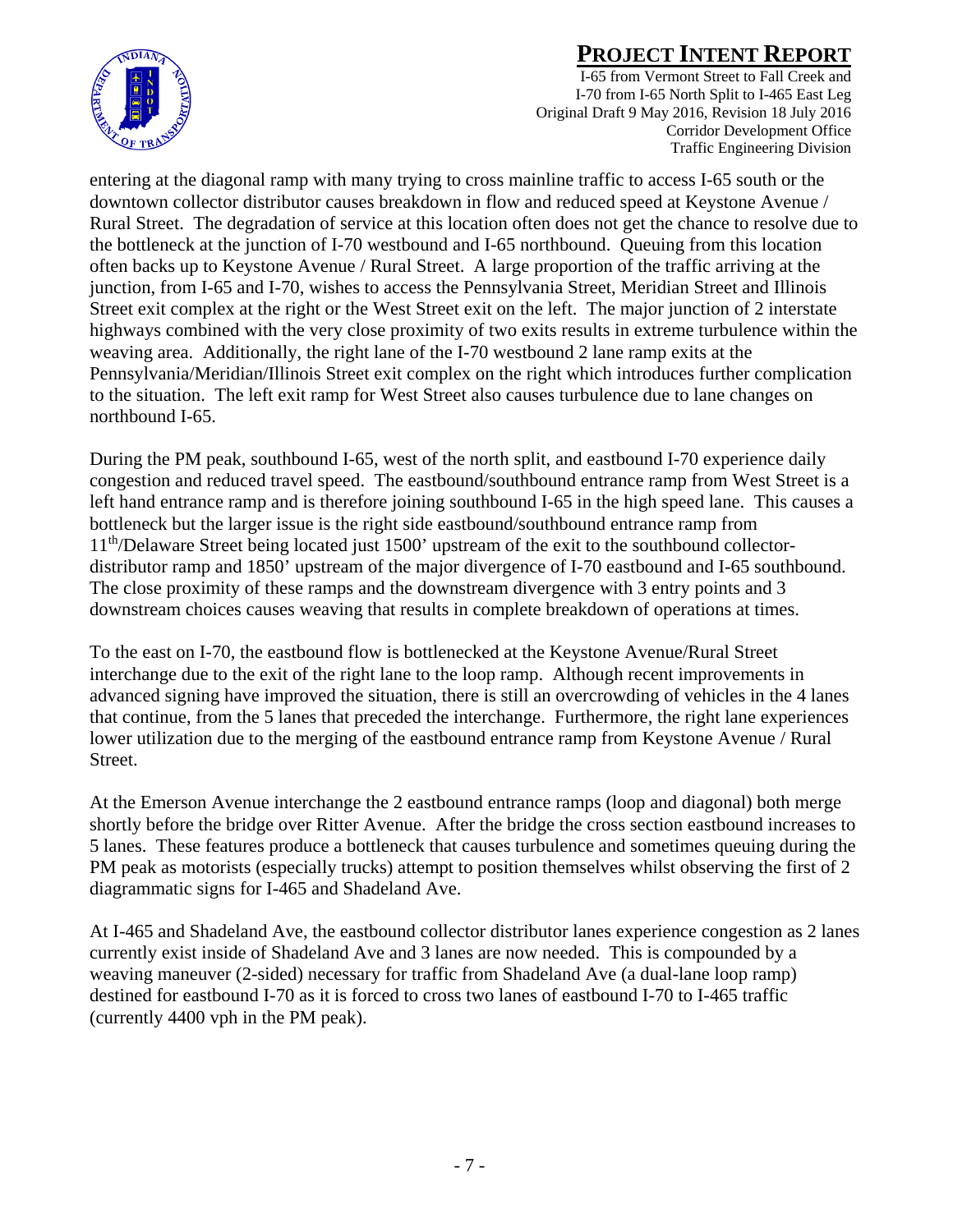

I-65 from Vermont Street to Fall Creek and I-70 from I-65 North Split to I-465 East Leg Original Draft 9 May 2016, Revision 18 July 2016 Corridor Development Office Traffic Engineering Division

### **PROPOSED WORK / IMPROVEMENTS**

So segment construction costs can be viewed separately, the expansion work shown below is broken up into three sections: 1) I-65 from Vermont Street to Central Avenue and Commerce Avenue on I-70 encompassing the north split, 2) I-65 from Central Avenue to Fall Creek and 3) I-70 from Commerce Avenue to I-465 east leg.

The basic number of travel lanes in all thru-directions of the North Split to be constructed is 3 lanes. However, on an interim basis 2 will be open (in operation) for the south leg due to the fact that the South Split currently has 2 for all of its thru-directions. The other lanes can be opened to service later when expansion occurs to the south on I-65/70.

| PROPOSED MAINLINE LANES        |                |                |  |  |  |  |
|--------------------------------|----------------|----------------|--|--|--|--|
| <b>Segment</b>                 | <b>SB I-65</b> | <b>NB I-65</b> |  |  |  |  |
| $21^{st}$ St                   | 5              | 5              |  |  |  |  |
| West St                        | 4              | 4              |  |  |  |  |
| Meridian Corridor/West overlap | 3              | 3              |  |  |  |  |
| North Split                    | 3(2)           | 3              |  |  |  |  |
| Pine/Davidson                  | SB C/D         | 3(2)           |  |  |  |  |
|                                | <b>WB I-70</b> | <b>EB I-70</b> |  |  |  |  |
| Pine/Davidson                  | SB C/D         | 3(2)           |  |  |  |  |
| North Split                    | 3(2)           |                |  |  |  |  |
| Keystone/Rural                 | 5              | 5              |  |  |  |  |
| <b>Emerson Ave</b>             | 5              | 5              |  |  |  |  |
| Shadeland/I-465 overlap        | 5              | EB C/D 3       |  |  |  |  |
| $I-465$                        | 3              | 3              |  |  |  |  |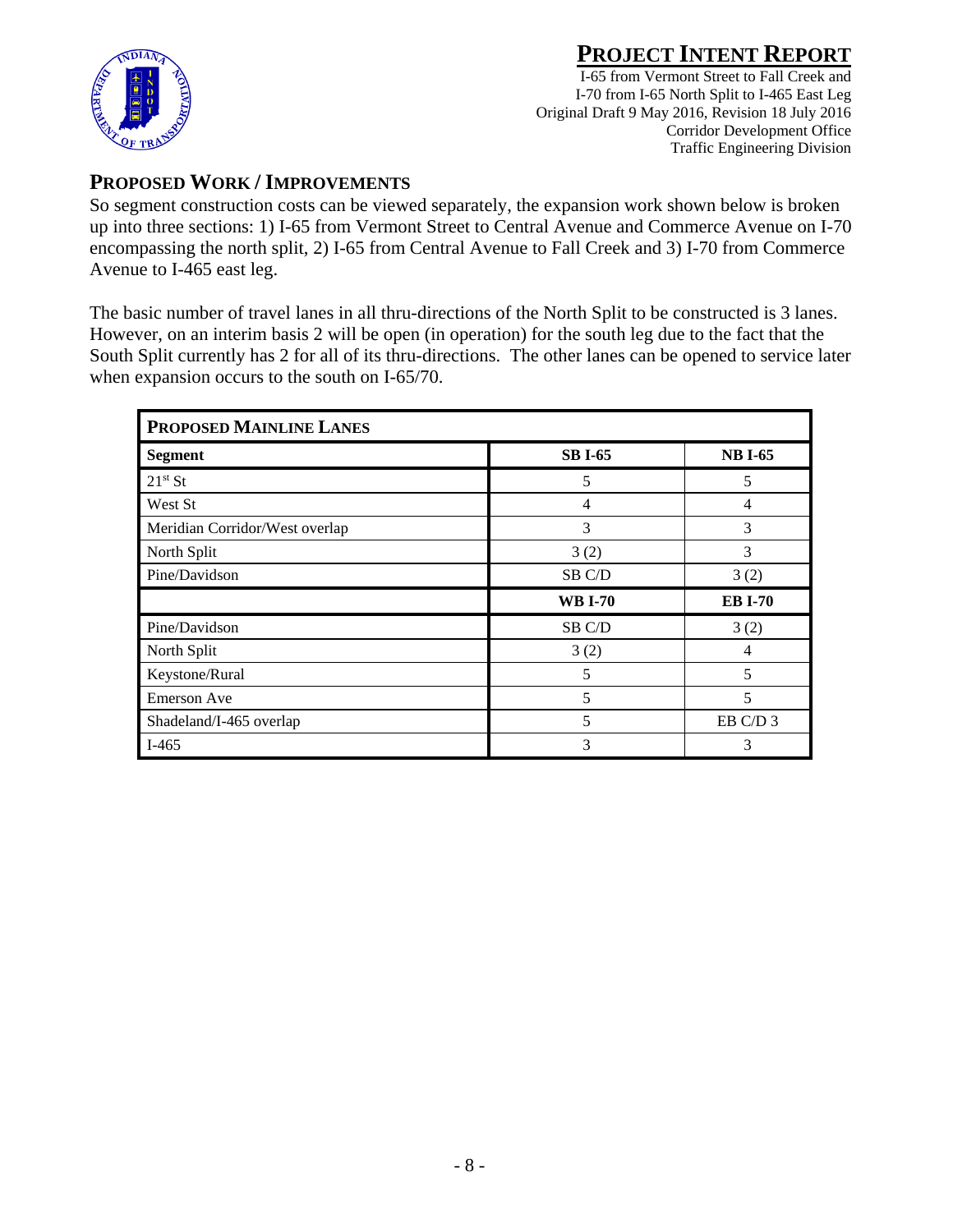

I-65 from Vermont Street to Fall Creek and I-70 from I-65 North Split to I-465 East Leg Original Draft 9 May 2016, Revision 18 July 2016 Corridor Development Office Traffic Engineering Division

| <b>INTERCHANGES</b>                   |                          |                                                  |                                                                                                                              |
|---------------------------------------|--------------------------|--------------------------------------------------|------------------------------------------------------------------------------------------------------------------------------|
| <b>Interchange</b>                    | Exit $#$                 | <b>Existing Form</b>                             | Proposed Form (concept level recommendations)                                                                                |
| I-65 at<br>$21^{st}$ St               | 115                      | Modified Diamond w/<br>1 loop NW                 | Same w/ NW quad adjustments                                                                                                  |
| $I-65$ at<br><b>West St</b>           | 114                      | 3-Level T-Directional                            | Same; change to all right entrances/ exits, braid right turns to Oscar<br>Robertson/MLK & thru's to West St                  |
| $I-65$ at<br><b>Meridian Corridor</b> | 113                      | Split Diamond using<br>$11^{th}$ & $12^{th}$ Sts | Same; east ramps separated from mainline through North Split                                                                 |
| $I - 65/70$<br><b>North Split</b>     | 112/83B                  | 3-Level Y-Directional<br>with SB C/D braiding    | Same basic form, rearranged mainline movements, more extensive<br>braiding for SB C/D and Meridian Corridor                  |
| $I - 65/70$<br><b>Pine/Davidson</b>   | North half<br>of 111/83A | <b>Half Diamond</b>                              | Same, swap mainline entrance destinations                                                                                    |
| $I-70at$<br><b>Keystone/Rural</b>     | 85                       | Parclo-AB east                                   | Diverging Diamond (further analysis required to determine final<br>form)                                                     |
| $I-70at$<br><b>Emerson Ave</b>        | 87                       | Parclo-A                                         | Same; add C/D to WB entrances                                                                                                |
| $I-70at$<br><b>Shadeland Ave</b>      | 89                       | <b>Folded Diamond west</b>                       | Same; move EB I-70 slip entrance to I-465 ramps                                                                              |
| $I - 70/I - 465$<br><b>East Side</b>  | 90                       | <b>Modified Directional</b><br>$w/1$ loop NE     | Same; modify WB I-70 ex ramps, add Shadeland slip ramp from E-<br>N directional ramp to EB I-70 under modified W-S dir. ramp |

Work on the North Split and I-65 to the north is envisioned to be total new pavement and mostly new bridges (where some of the piers of the multi-street bridge may be retained). Added lanes on I-70 east of the North Split will involve the new construction of lanes to the outside of the cross section with no construction envisioned to existing lanes. New construction is also envisioned as part of the modification of I-70's interchanges within work limits. Cross sections will have 12' to 14' paved offset to face of barrier and 12' paved outside shoulders. Some outside shoulders may need to be reduced to 10' depending on the embankment slopes. Also, retaining walls will be necessary in several areas to avoid the need to obtain right-of-way, especially between West Street and the North Split.

There are two additional items that were investigated for Section 2: I-65 near Northside with an eye towards cost savings. This items were attempting to compress the design of the I-65 Downtown North Leg and Maintaining Existing Centerline for I-65 from 16<sup>th</sup> Street to Fall Creek.

#### *See attached drawing set A for North Split, B for I-65 near Northside and C for I-70 near Eastside.*

#### Compressed Design I-65 Downtown North Leg

The original preliminary design accounted for standard ramp design for the ramps to/from Illinois Street, Meridian Street, Pennsylvania Street and Delaware Street. The compressed concept instead seeks to get the ramps down to grade level with more of a city street design. The lower design speed concept allows for more lateral distance between a likely MSE wall and the row of houses along  $12<sup>th</sup>$ Street also retaining the possibility of green space between the houses and I-65 as currently exists. The design could also be adapted to account for a cantilevered I-65 outside shoulder to create even more distance from front doors to I-65.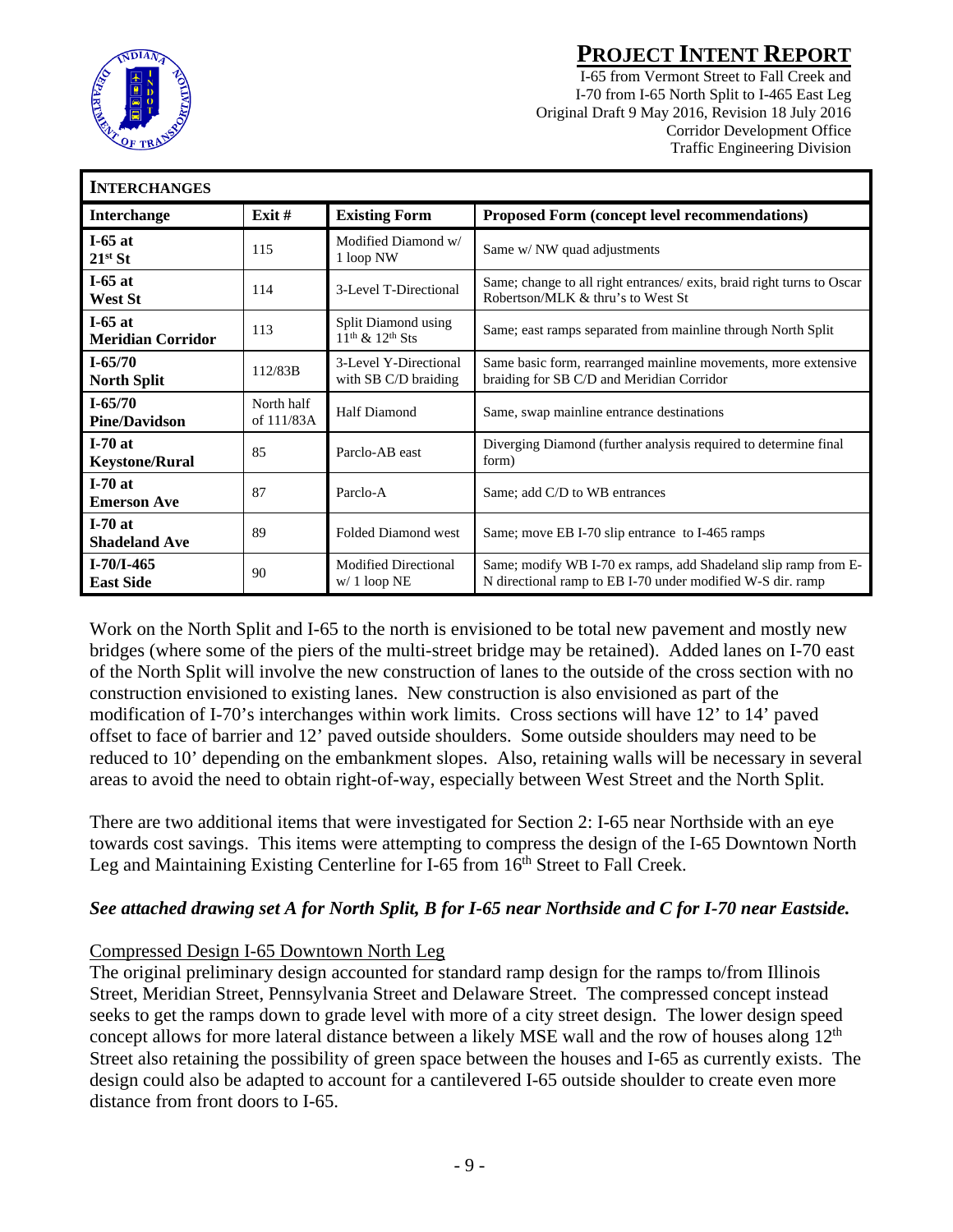



I-65 from Vermont Street to Fall Creek and I-70 from I-65 North Split to I-465 East Leg Original Draft 9 May 2016, Revision 18 July 2016 Corridor Development Office Traffic Engineering Division

#### Maintaining Existing Centerline for I-65 from 16<sup>th</sup> Street to Fall Creek

The original preliminary design went off alignment to the east just north of 16<sup>th</sup> Street to avoid taking any right of way from (and possible relocation of) the Peerless Pump Company. The new alignment rejoined existing centerline just south of the Fall Creek Bridge. The existing centerline concept will significantly clip the subject property and risk acquisition but may be more desirable than an extensive new alignment reconstruction.

#### *See attached drawing set D for I-65 Compressed Design and Maintaining Existing Centerline.*

### **COST ESTIMATE**

*Estimated costs shown below are in March 2016 dollars.* Utility and environmental costs are particularly rough estimates at this time and will require refinement as project development moves forward. There is expected to be minimal right of way acquisition for this project. A building relocation will likely be necessary west of Alabama Street at  $12<sup>th</sup>$  Street. The cost is unknown at this time.

| I-65 & I-70 north and east of Downtown Indianapolis |               |              |                              |             |               |  |  |  |  |
|-----------------------------------------------------|---------------|--------------|------------------------------|-------------|---------------|--|--|--|--|
| <b>Sections</b>                                     | Construction  | PE (10%)     | Utilities &<br>Environmental | <b>ROW</b>  | <b>Total</b>  |  |  |  |  |
| Section 1: North Split Interchange                  | \$193,000,000 | \$19,000,000 | \$10,000,000                 | \$2,000,000 | \$224,000,000 |  |  |  |  |
| Section 2: I-65 Near Northside                      | \$209,000,000 | \$22,000,000 | \$20,000,000                 | \$5,000,000 | \$256,000,000 |  |  |  |  |
| Section 3: I-70 Near Eastside                       | \$154,000,000 | \$15,000,000 | \$20,000,000                 | \$2,000,000 | \$191,000,000 |  |  |  |  |
| <b>Total</b>                                        | \$556,000,000 | \$56,000,000 | \$50,000,000                 | \$9,000,000 | \$671,000,000 |  |  |  |  |

### **TRAFFIC MOBILITY ANALYSIS**

The following report on evident traffic operations (mobility/congestion) is based on abridged, earlystage analysis, making use of available data and resources. It is not a function of results from formal/final traffic data, and, while considered sound analysis, is not fully comprehensive. While it focuses on basic freeway segment analysis, it does not include all analysis of entrance and exit ramp junctions, weaving, etc. It does, however, include signalized ramp termini and pertinent side-road operation where queuing is known to be an issue. Analysis to this point is principally to support programming decision-making.

Performance relative to traffic mobility was analyzed using Vissim traffic simulation software and Highway Capacity Manual (HCM) methodology embedded within and Synchro-SimTraffic simulation platforms. The traffic volume data on a majority of the study area (North Split interchange and I-70 east, including ramp termini) were collected and forecast by AECOM under contract with INDOT in August of 2014. The rest of the I-65 mainline and ramp traffic data were obtained from INDOT's conventional sources. The adjusted and balanced data were then used for analysis (travel time  $\rightarrow$ speed  $\rightarrow$  density) to produce results in freeway level of service (LOS). The growth rates used for the forecast along the corridor range from 0.12% to 0.61% west to east. The AADT volumes around the north split are follows: 133,000 to the west, 109,000 to the south and 161,000 to the east.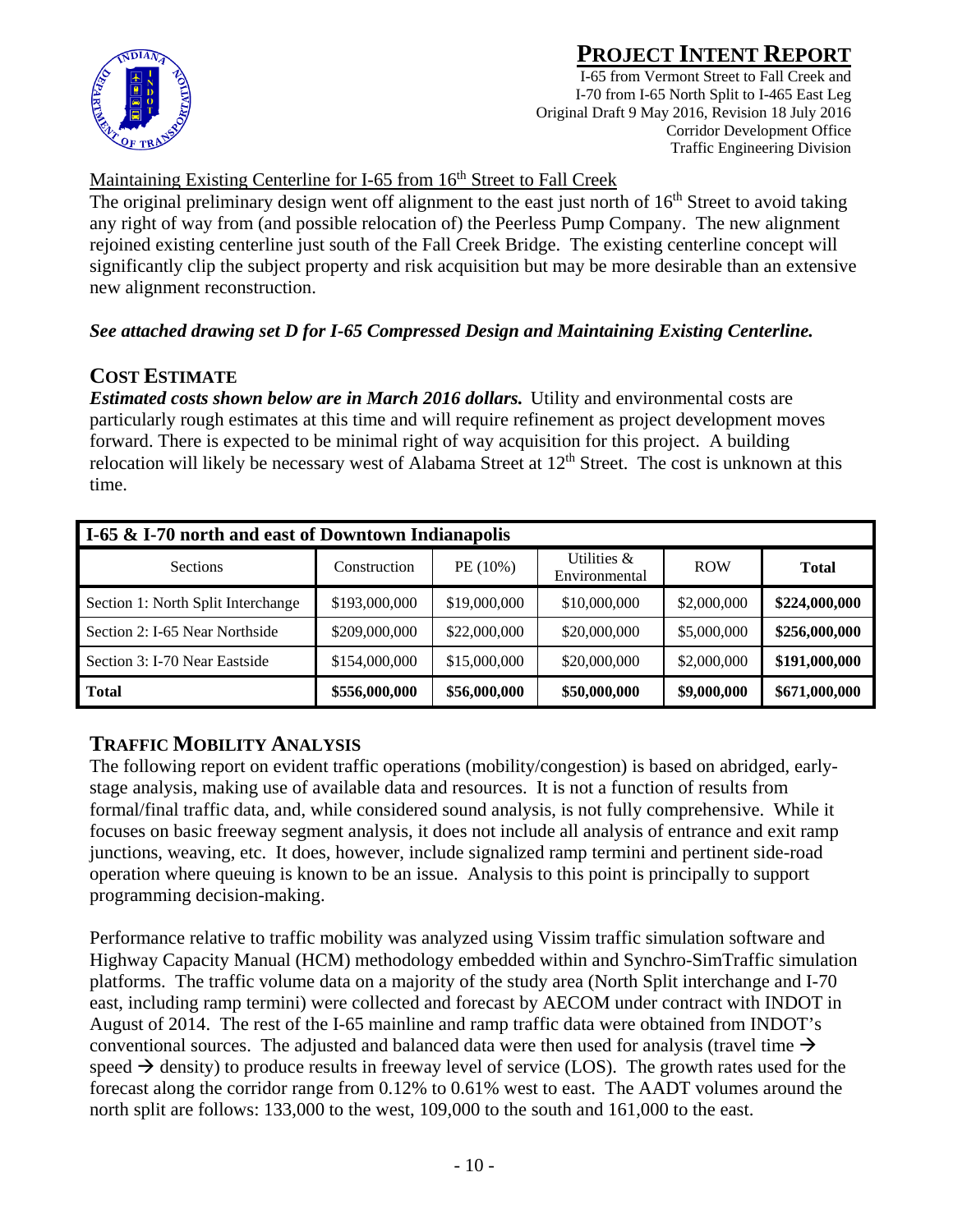

I-65 from Vermont Street to Fall Creek and I-70 from I-65 North Split to I-465 East Leg Original Draft 9 May 2016, Revision 18 July 2016 Corridor Development Office Traffic Engineering Division

The following 2 tables show traffic operations on existing I-65 and I-70 in the current (2016) and design year (2036). The majority of highway segments in the proposal area in peak periods are operating at LOS F currently as those segments are at full capacity. Conditions worsen with extreme densities in the design year representing a complete breakdown of operations.

| I-70 Eastbound, East of Downtown Indianapolis (PM) - Existing Conditions |                      |                           |                    |               |                      |  |  |
|--------------------------------------------------------------------------|----------------------|---------------------------|--------------------|---------------|----------------------|--|--|
|                                                                          | <b>Existing Lane</b> |                           | 2016               |               | 2036                 |  |  |
| Segment                                                                  | Configuration        | LOS                       | Density (pc/mi/ln) | LOS           | Density (pc/mi/ln)   |  |  |
| Inside North Split                                                       | 3 Lanes              | $\mathbf F$               | $62$ (pm)          | F             | $64$ (pm)            |  |  |
| North Split to Rural St                                                  | 5 Lanes              | $\mathbf F$               | 80 (pm)            | F             | 88(pm)               |  |  |
| Rural St to Keystone Ave                                                 | 5 Lanes              | $\mathbf F$               | 107 (pm)           | $\mathbf F$   | 132 (pm)             |  |  |
| Inside Keystone/Rural                                                    | 4 Lanes              | $\mathbf F$               | $91$ (pm)          | $\mathbf F$   | 121 (pm)             |  |  |
| Keystone Ave to Emerson Ave                                              | 4 Lanes              | F                         | $64$ (pm)          | F             | $73$ (pm)            |  |  |
| Inside Emerson Ave                                                       | 4 Lanes              | F                         | $53$ (pm)          | F             | $67$ (pm)            |  |  |
| SB Emerson to NB Emerson                                                 | 4 Lanes              | F                         | $71$ (pm)          | F             | $95 \overline{(pm)}$ |  |  |
| Emerson Ave to I-465/Shadeland Ave                                       | 4 Lanes min          | ${\bf F}$                 | $86$ (pm)          | F             | 131 (pm)             |  |  |
| Inside I-465/Shadeland Ave                                               | 3 Lanes              | $\mathbf C$               | $19$ (pm)          | $\mathsf{C}$  | 19 (pm)              |  |  |
| Shadeland Slip to SB I-465                                               | 3 Lanes              | $\mathsf{C}$              | 19 (pm)            | $\mathbf C$   | $23$ (pm)            |  |  |
| SB I-465 to NB I-465                                                     | 3 Lanes              | D                         | $29$ (pm)          | D             | $31$ (pm)            |  |  |
| I-70 Westbound, East of Downtown Indianapolis (AM) - Existing Conditions |                      |                           |                    |               |                      |  |  |
| Post Rd to I-465                                                         | 5 Lanes              | $\mathcal{C}$             | $20 \text{ (am)}$  | $\mathcal{C}$ | $21$ (am)            |  |  |
| Inside I-465                                                             | 3 Lanes              | B                         | $17 \text{ (am)}$  | B             | $17 \text{ (am)}$    |  |  |
| Inside I-465 & Shadeland Ave                                             | 3 Lanes              | $\mathcal{C}$             | $21$ (am)          | $\mathbf C$   | $21$ (am)            |  |  |
| SB I-465 to NB I-465                                                     | 4 Lanes              | ${\bf F}$                 | $69$ (am)          | $\mathbf F$   | $76$ (am)            |  |  |
| NB I-465 to Shadeland Ave                                                | 4 Lanes              | F                         | $81$ (am)          | F             | $81$ (am)            |  |  |
| Shadeland Ave to Emerson Ave                                             | 4 Lanes              | $\mathbf F$               | $75 \text{ (am)}$  | F             | $89 \text{ (am)}$    |  |  |
| Inside Emerson Ave                                                       | 4 Lanes              | $\mathbf F$               | $116$ (am)         | F             | $111$ (am)           |  |  |
| NB Emerson to SB Emerson                                                 | 4 Lanes              | $\mathbf F$               | $128$ (am)         | $_{\rm F}$    | $125$ (am)           |  |  |
| Emerson Ave to Keystone/Rural                                            | 4 Lanes              | $\mathbf F$               | $116$ (am)         | F             | $108$ (am)           |  |  |
| Inside Keystone/Rural                                                    | 4 Lanes              | $\boldsymbol{\mathrm{F}}$ | $128$ (am)         | $\mathbf{F}$  | $120$ (am)           |  |  |
| Rural St to Keystone Ave                                                 | 5 Lanes              | $\mathbf F$               | $123$ (am)         | $\mathbf F$   | $116$ (am)           |  |  |
| Keystone Ave to NB I-65                                                  | 5 Lanes              | $\mathbf F$               | $144$ (am)         | $\mathbf F$   | 138 (am)             |  |  |
| NB I-65 to SB C/D                                                        | 3 Lanes              | $\mathbf F$               | $68$ (am)          | $\mathbf F$   | $73$ (am)            |  |  |
| Inside North Split                                                       | 2 Lanes              | ${\bf E}$                 | $34 \text{ (am)}$  | ${\bf E}$     | $37 \text{ (am)}$    |  |  |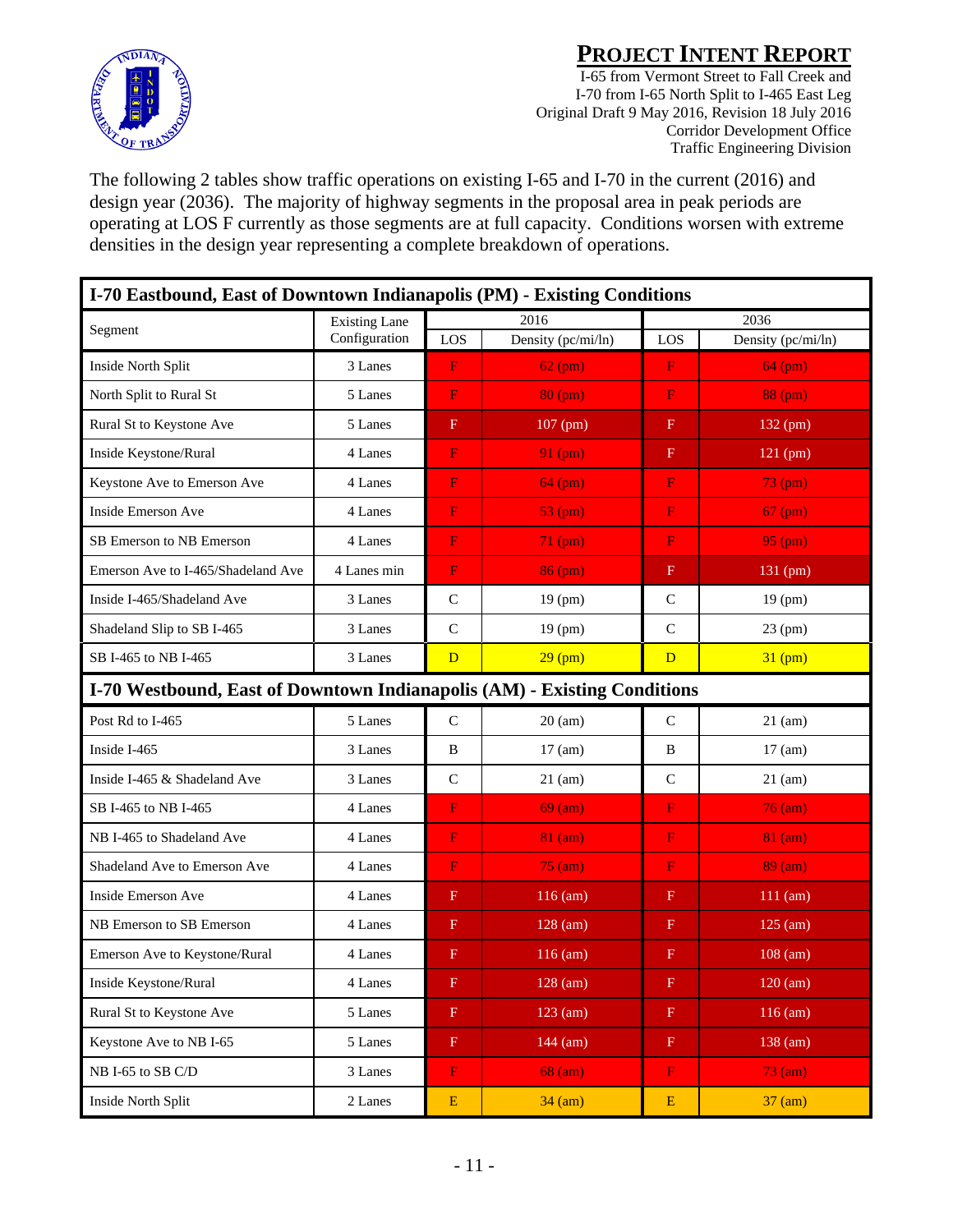

I-65 from Vermont Street to Fall Creek and I-70 from I-65 North Split to I-465 East Leg Original Draft 9 May 2016, Revision 18 July 2016 Corridor Development Office Traffic Engineering Division

| I-65 Northbound, Downtown Indianapolis (AM / PM) - Existing Conditions |                      |     |                    |                   |                    |  |  |  |
|------------------------------------------------------------------------|----------------------|-----|--------------------|-------------------|--------------------|--|--|--|
| Segment                                                                | <b>Existing Lane</b> |     | 2016               |                   | 2036               |  |  |  |
|                                                                        | Configuration        | LOS | Density (pc/mi/ln) | LOS               | Density (pc/mi/ln) |  |  |  |
| EB I-70 to Pine St                                                     | 2 Lanes              | F/C | 58/22              | F/C               | 114/23             |  |  |  |
| Inside North Split                                                     | 2 Lanes              | F/D | 151/34             | F/C               | 202 / 32           |  |  |  |
| WB I-70 to Meridian Corridor                                           | 4 Lanes              | F/E | 110/35             | F/F               | 166/58             |  |  |  |
| Inside Meridian Corridor                                               | 3 Lanes              | E/E | 37/36              | F/E               | 45/40              |  |  |  |
| Inside Meridian Corridor & West St                                     | 3 Lanes              | D/E | 28/39              | D/E               | 26/39              |  |  |  |
| <b>Inside West St</b>                                                  | 3 Lanes              | D/E | 33/44              | D/E               | 30/45              |  |  |  |
| West St to $21st$ St                                                   | 4 Lanes              | D/F | 28/47              | D/F               | 27/58              |  |  |  |
| Inside 21st St                                                         | 3 Lanes              | D/F | 27/54              | D/F               | 26/57              |  |  |  |
| I-65 Southbound, Downtown Indianapolis (AM / PM) - Existing Conditions |                      |     |                    |                   |                    |  |  |  |
| $29th/30th$ St to $21st$ St                                            | 4 Lanes              | F/C | 151/24             | F/C               | 197 / 23           |  |  |  |
| Inside $21st$ St                                                       | 3 Lanes              | F/F | 161/46             | $\rm F$ / $\rm E$ | 206/43             |  |  |  |
| $21st$ St to West St                                                   | 4 Lanes              | F/D | 81/34              | F/D               | 138/31             |  |  |  |
| Inside West St                                                         | 3 Lanes              | E/F | 44/52              | F/D               | 46/32              |  |  |  |
| Inside West St & Meridian Corridor                                     | 3 Lanes              | E/F | 36/61              | E/E               | 39/41              |  |  |  |
| SB I-65 Inside Meridian Corridor                                       | 3 Lanes              | E/F | 42/88              | E/F               | 44/72              |  |  |  |
| Meridian Corridor to SB C/D                                            | 4 Lanes              | E/F | 42/65              | E/F               | 44/59              |  |  |  |
| SB C/D to EB I-70                                                      | 4 Lanes              | C/F | 25/48              | D/F               | 27/48              |  |  |  |
| Inside North Split                                                     | 2 Lanes              | C/C | 22/26              | C/C               | 23/25              |  |  |  |

Twenty-one out of 32 total existing mainline segments of the study area experience peak period LOS F of some degree in 2016 and 2036. Eleven of those 21 LOS F segments have densities over 100 pc/mi/ln. In 2036, sixteen of these same segments would have densities of 100 pc/mi/ln and 2 have densities over 200 pc/mi/ln. Only 7 of the total 32 segments have densities within the design life of LOS D or less.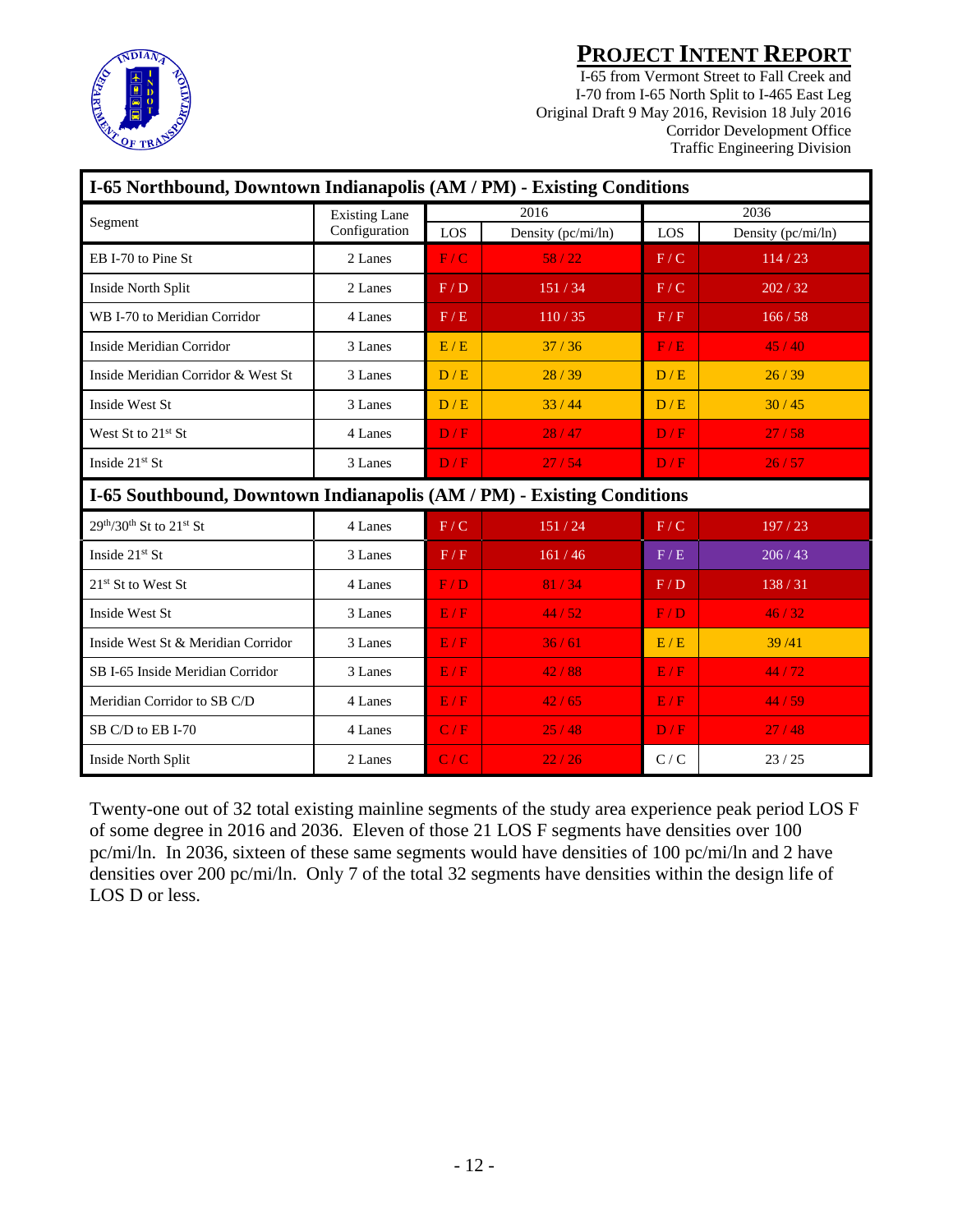

I-65 from Vermont Street to Fall Creek and I-70 from I-65 North Split to I-465 East Leg Original Draft 9 May 2016, Revision 18 July 2016 Corridor Development Office Traffic Engineering Division

The following 2 tables show traffic operations during peak periods on proposed expanded and/or reconstructed I-65 and I-70 in the current and design year. The proposed configuration yields vast improvement in network performance for I-65 and I-70. High densities do still exist in the peak hour for select segments along each corridor but this level of improvement represents the most costeffective expansion alternative. While adding another lane in each direction would improve the operations to LOS C or D in many segments, the opportunity cost of effecting that is judged unacceptably high and would create a much greater need of right of way acquisition. The LOS E during the peak hour shown in the table below represents a maximizing of that capital investment. The single segment that shows LOS F is just beyond the threshold for LOS E.

| I-70 Eastbound, East of Downtown PM (with % improvement in density) - Proposed Conditions |                    |                |                          |                         |                          |  |  |
|-------------------------------------------------------------------------------------------|--------------------|----------------|--------------------------|-------------------------|--------------------------|--|--|
| Segments (degree of                                                                       | Proposed Lane      |                | 2016                     |                         | 2036                     |  |  |
| improvement)                                                                              | Configuration      | LOS            | Density (pc/mi/ln)       | LOS                     | Density (pc/mi/ln)       |  |  |
| Inside North Split                                                                        | 4 Lanes (min)      | D              | $35$ (pm) $(44%)$        | E                       | 36 (pm) (44%)            |  |  |
| North Split to Keystone/Rural                                                             | 6 Lanes (min)      | ${\bf E}$      | 39 (pm) (51%)            | E                       | 41 (pm) (53%)            |  |  |
| Inside Keystone/Rural                                                                     | 5 Lanes            | E              | 40 (pm) (56%)            | E                       | 42 (pm) (65%)            |  |  |
| Keystone/ Rural to Emerson Ave                                                            | 6 Lanes            | E              | 36 (pm) (44%)            | E                       | 37 (pm) (49%)            |  |  |
| <b>Inside Emerson Ave</b>                                                                 | 5 Lanes            | E              | 39 (pm) (26%)            | E                       | 41 (pm) (39%)            |  |  |
| SB Emerson to NB Emerson                                                                  | 6 Lanes            | D              | 33 (pm) (54%)            | D                       | 33 (pm) (65%)            |  |  |
| Emerson Ave to I-465                                                                      | 6 Lanes (min)      | E              | 44 (pm) (49%)            | $\overline{\mathbf{F}}$ | 48 (pm) (63%)            |  |  |
| Inside I-465/Shadeland Ave                                                                | 3 Lanes            | $\mathsf{C}$   | $19 \text{ (pm)} (0\%)$  | $\mathbf C$             | $19$ (pm) $(0\%)$        |  |  |
| SB I-465 to NB I-465<br>4 Lanes                                                           |                    | E              | 41 $(pm)$ (-41%)         | E                       | 44 (pm) (-42%)           |  |  |
| I-70 Westbound, East of Downtown AM (with % improvement in density) - Proposed Conditions |                    |                |                          |                         |                          |  |  |
| Post Rd to I-465                                                                          | 5 Lanes            | $\mathbf C$    | $20 \text{ (am)} (0\%)$  | $\overline{C}$          | $21 \text{ (am)} (0\%)$  |  |  |
| Inside I-465                                                                              | 3 Lanes            | B              | $17 \text{ (am)} (0\%)$  | B                       | $17 \text{ (am)} (0\%)$  |  |  |
| Inside I-465 & Shadeland Ave                                                              | 3 Lanes            | B              | $16 \text{ (am)} (24\%)$ | B                       | $16 \text{ (am)} (24\%)$ |  |  |
| SB I-465 to NB I-465/Shad.                                                                | 5 Lanes            | $\mathbf C$    | 23 (am) (67%)            | $\mathsf{C}$            | 23 (am) (70%)            |  |  |
| Shadeland Ave to Emerson Ave                                                              | 6 Lanes            | $\overline{D}$ | $28 \text{ (am)} (63\%)$ | D                       | $28 \text{ (am)} (69\%)$ |  |  |
| <b>Inside Emerson Ave</b>                                                                 | 5 Lanes            | D              | $29 \text{ (am)} (75\%)$ | D                       | $29 \text{ (am)} (74\%)$ |  |  |
| Emerson to Keystone/Rural                                                                 | 6 Lanes            | $\mathbf E$    | $36 \text{ (am)} (71\%)$ | E                       | $42 \text{ (am)} (66\%)$ |  |  |
| Inside Keystone/Rural                                                                     | 5 Lanes            | $\mathbf E$    | 43 (am) (66%)            | $\mathbf F$             | $45 \text{ (am)} (63\%)$ |  |  |
| Keystone to SB C\D/Mrdn Corr                                                              | 6 Lanes (min)      | ${\bf E}$      | $36 \text{ (am)} (75\%)$ | ${\bf E}$               | 37 (am) (73%)            |  |  |
| SB C\D/Mrdn Corr to NB I-65                                                               | 4 Lanes (5 future) | $\overline{D}$ | $28 \text{ (am)} (59\%)$ | D                       | $28 \text{ (am)} (62\%)$ |  |  |
| Inside North Split                                                                        | 2 Lanes (3 future) | D              | $28 \text{ (am)} (18\%)$ | D                       | $28 \text{ (am)} (24\%)$ |  |  |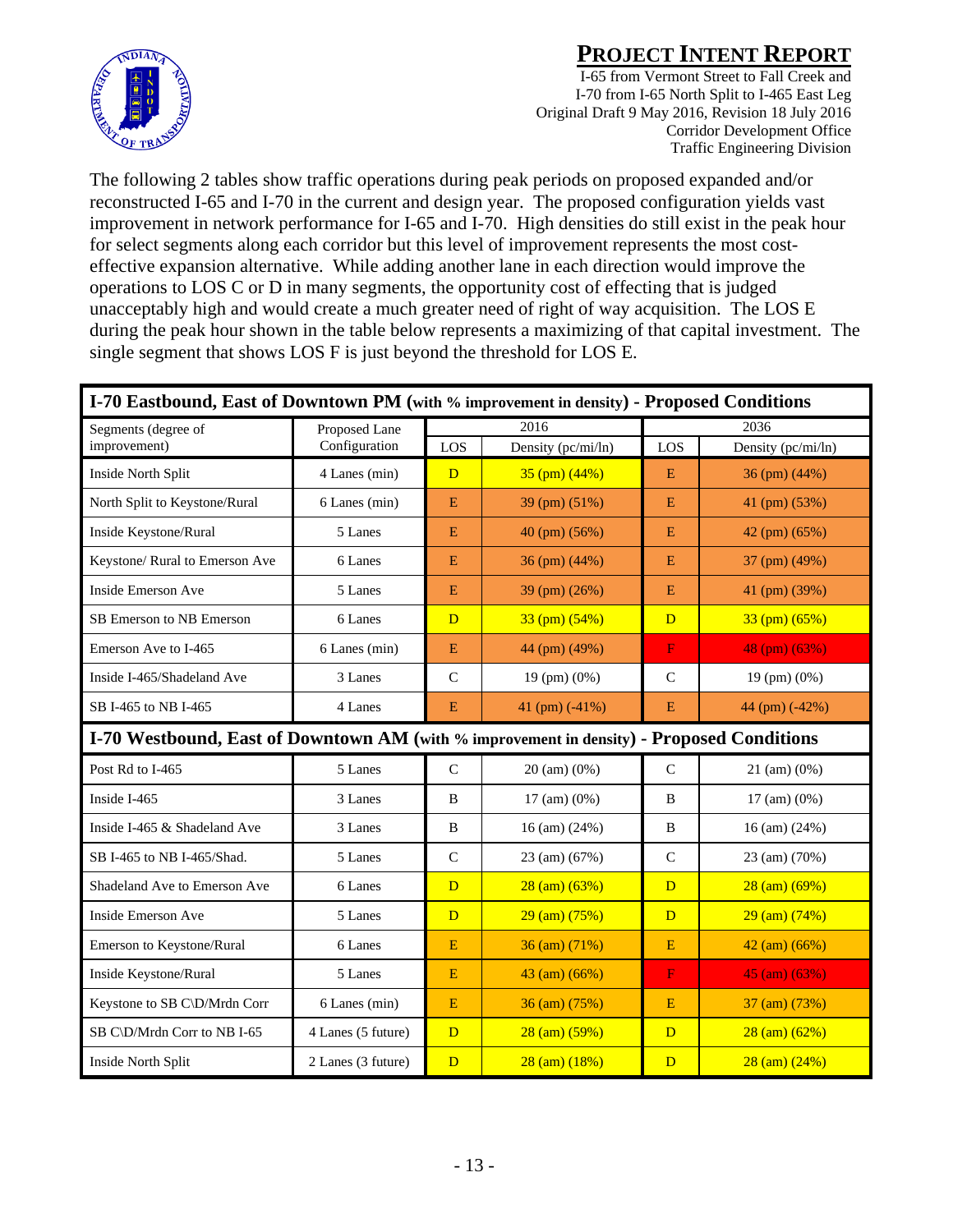

I-65 from Vermont Street to Fall Creek and I-70 from I-65 North Split to I-465 East Leg Original Draft 9 May 2016, Revision 18 July 2016 Corridor Development Office Traffic Engineering Division

| I-65 Northbound, Downtown AM / PM (with % improvement in density) - Proposed Conditions |                    |       |                    |                             |                    |  |  |  |
|-----------------------------------------------------------------------------------------|--------------------|-------|--------------------|-----------------------------|--------------------|--|--|--|
| Segments (degree of                                                                     | Proposed Lane      |       | 2016               | 2036                        |                    |  |  |  |
| improvement)                                                                            | Configuration      | LOS   | Density (pc/mi/ln) | LOS                         | Density (pc/mi/ln) |  |  |  |
| EB I-70 to Pine St                                                                      | 3 Lanes            | C/B   | 25/17(57%)         | D/C                         | 26/21(77%)         |  |  |  |
| Pine St to Meridian Corridor                                                            | 4 Lanes            | B/B   | 16/12(89%)         | B/B                         | 17/13(93%)         |  |  |  |
| Inside North Split                                                                      | 3 Lanes            | B / B | $15/13(90\%)$      | B/B                         | $15/13(94\%)$      |  |  |  |
| WB I-70 to West St                                                                      | 5 Lanes            | C/C   | 23/18(79%)         | C/C                         | $23/19(86\%)$      |  |  |  |
| Inside Meridian Corr. & West St.                                                        | 3 Lanes            | C/C   | 22/20(49%)         | $\mathbf{C}$ / $\mathbf{C}$ | $20/19(51\%)$      |  |  |  |
| Inside West St                                                                          | 4 Lanes            | C/C   | 20/21(52%)         | C/C                         | 19/22(51%)         |  |  |  |
| West St to $21st$ St                                                                    | 6 Lanes            | B/C   | 15/22(53%)         | B/C                         | 15/24(58%)         |  |  |  |
| Inside $21st$ St                                                                        | 4 Lanes (5 future) |       | 15/29(46%)         | B/D                         | 14/33(48%)         |  |  |  |
| I-65 Southbound, Downtown AM / PM (with % improvement in density) - Proposed Conditions |                    |       |                    |                             |                    |  |  |  |
| $29th/30th$ St to $21st$ St                                                             | 4 Lanes            | E/C   | 40/21(73%)         | E/C                         | 43 / 20 (78%)      |  |  |  |
| Inside 21st St                                                                          | 4 Lanes (min)      | D/C   | 34/19(76%)         | E/B                         | 37/18(82%)         |  |  |  |
| 21 <sup>st</sup> St to West St                                                          | 6 Lanes            | D/B   | 27/17(67%)         | D/B                         | 28/17(80%)         |  |  |  |
| Inside West St                                                                          | 4 Lanes            | D/C   | 28/22(58%)         | D/C                         | 29/19(41%)         |  |  |  |
| Inside West St & Meridian<br>Corridor                                                   | 3 Lanes            | D/D   | 32/31(49%)         | D/C                         | 33/26(37%)         |  |  |  |
| West St to EB I-70                                                                      | 5 Lanes            | C/C   | 20/22(66%)         | C/C                         | 21/22(63%)         |  |  |  |
| EB I-70 to SB C/D                                                                       | 3 Lanes (4 Future) | C/C   | $23/24(50\%)$      | C/C                         | 24/26(46%)         |  |  |  |
| Inside North Split                                                                      | 2 Lanes (3 Future) | C/D   | $21/31$ (-19%)     | C/D                         | $22/32(-28%)$      |  |  |  |

The analysis shows that with the proposed improvements there is an enhancement to each segment. All noted bottlenecks in the defined work area show significant density decreases to LOS D or E. Two segments show borderline LOS F in 2036. One lane could feasibly be added at these locations in the future, although 7 continuous adjacent lanes for the eastbound I-70 location (6 proposed) produces diminishing returns. Another two locations show an increase in density, though the projected LOS does not exceed E. These locations are shown to satisfactorily operate in areas downstream from the proposed work, meaning more traffic flowing through non-critical segments due to bottlenecks being eliminated. The most improved location happens to be northbound I-65 through the North Split.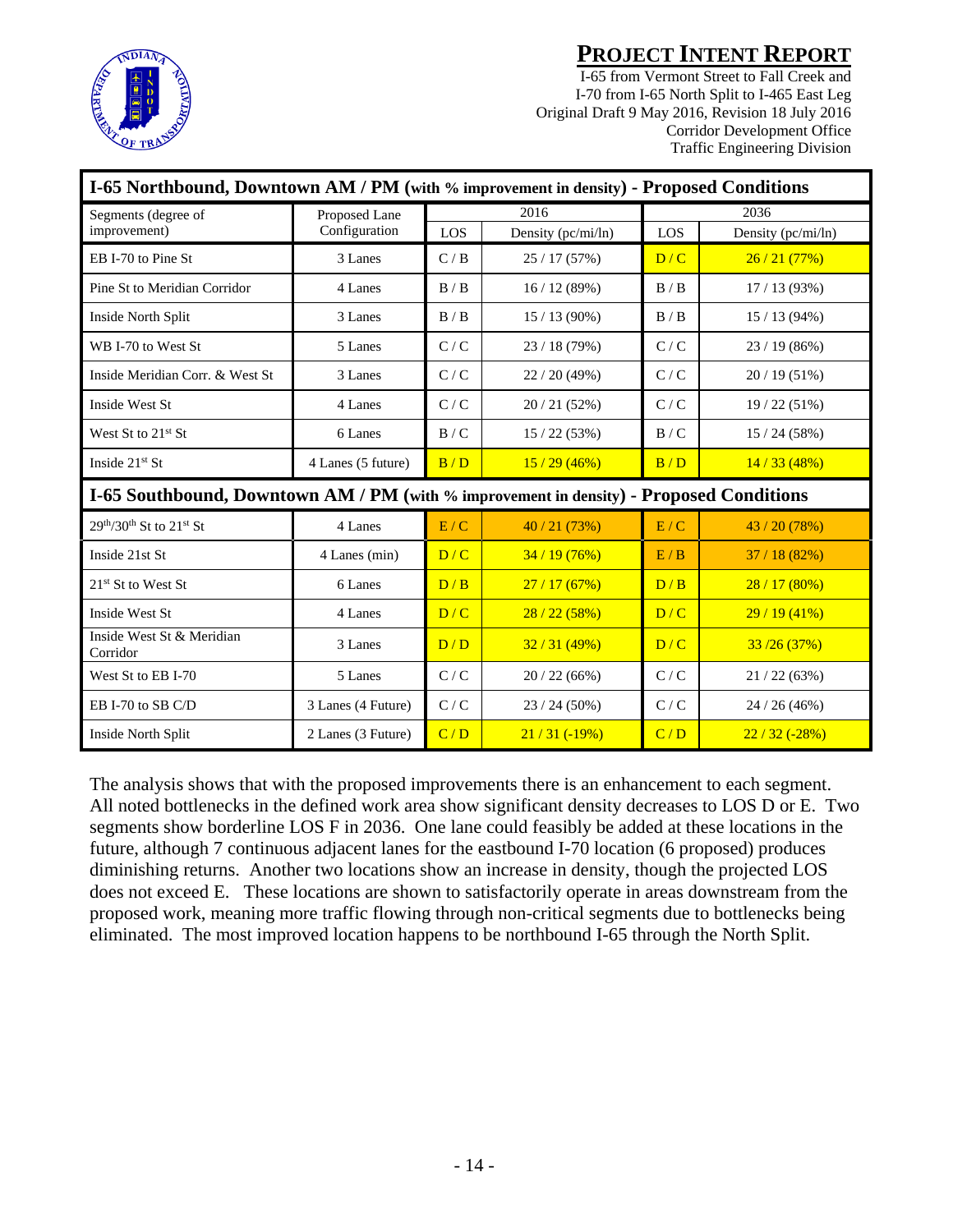

I-65 from Vermont Street to Fall Creek and I-70 from I-65 North Split to I-465 East Leg Original Draft 9 May 2016, Revision 18 July 2016 Corridor Development Office Traffic Engineering Division

| VISSIM Travel Time Results for I-65 and I-70 North & East of Downtown Indianapolis |           |      |                |                                           |                |                                           |               |               |               |               |
|------------------------------------------------------------------------------------|-----------|------|----------------|-------------------------------------------|----------------|-------------------------------------------|---------------|---------------|---------------|---------------|
| Ideal<br>Length<br>Facility<br>Travel<br>(m <sub>i</sub> )<br>Time                 | Existing  |      |                | Existing Travel Time (factor of Ex Ideal) |                | Proposed Travel Time (factor of Ex Ideal) |               |               |               |               |
|                                                                                    |           | 2016 |                | 2036                                      |                | 2016                                      |               | 2036          |               |               |
|                                                                                    | (sec/veh) | AM   | <b>PM</b>      | AM                                        | <b>PM</b>      | AM                                        | PM.           | AM            | <b>PM</b>     |               |
| $I-65$ SB                                                                          | 2.63      | 164  | 328<br>(2.00)  | 249<br>(1.52)                             | 352<br>(2.15)  | 223<br>(1.36)                             | 158<br>(0.96) | 148<br>(0.90) | 168<br>(1.02) | 148<br>(0.90) |
| $I-65$ NB                                                                          | 2.49      | 152  | 449<br>(2.95)  | 226<br>(1.49)                             | 564<br>(3.71)  | <b>250</b><br>(1.64)                      | 139<br>(0.91) | 144<br>(0.95) | 141<br>(0.93) | 144<br>(0.95) |
| $I-70$ EB                                                                          | 6.42      | 400  | 414<br>(1.04)  | 661<br>(1.65)                             | 423<br>(1.06)  | 674<br>(1.69)                             | 411<br>(1.03) | 422<br>(1.06) | 414<br>(1.04) | 428<br>(1.07) |
| $I-70$ WB                                                                          | 7.39      | 432  | 1259<br>(2.91) | 436<br>(1.01)                             | 1521<br>(3.52) | 505<br>(1.17)                             | 425<br>(0.98) | 421<br>(0.97) | 435<br>(1.01) | 421<br>(0.97) |

The analysis shows that, with the construction of the proposed improvements, there is a vast improvement in not only density but translated to travel time, especially in the AM peak. Removal of the I-65 weaving areas in both directions at the Meridian Corridor or downtown north leg and converting them to braided ramps appears to improve this study area the most. Another noteworthy improvement is the conversion of the northbound exit and southbound entrance ramps of I-65 at West Street to right-hand ramps, along with other operational improvements at the ramp termini that allow delay on the northwest corner of Downtown Indianapolis to be significantly reduced.

#### **TRAFFIC SAFETY ANALYSIS**

INDOT Traffic Safety Office is conducting a review of traffic safety performance of all 3 pieces of this proposal. When available, results will be amended to this report.

### **POTENTIAL PROJECT ISSUES**

The location is the highly built-up central business district of Indianapolis. Right of way and general space constraints for most of I-65 and I-70 in this area will present challenges but should be manageable. Retaining structures/MSE walls are to be used when necessary. Proximity to structures that are part of historic districts is to be expected near Central Avenue and College Avenue. Bridge widening over Massachusetts Avenue may have commercial or industrial impacts. The location and consequences of utilities are not fully, other than overhead power lines near  $21<sup>st</sup>$  Street, the North Split, east of Keystone Avenue, and Shadeland Avenue, known at this time. Maintenance of traffic will be a major issue and the manner of best implementation will warrant careful consideration during project development.